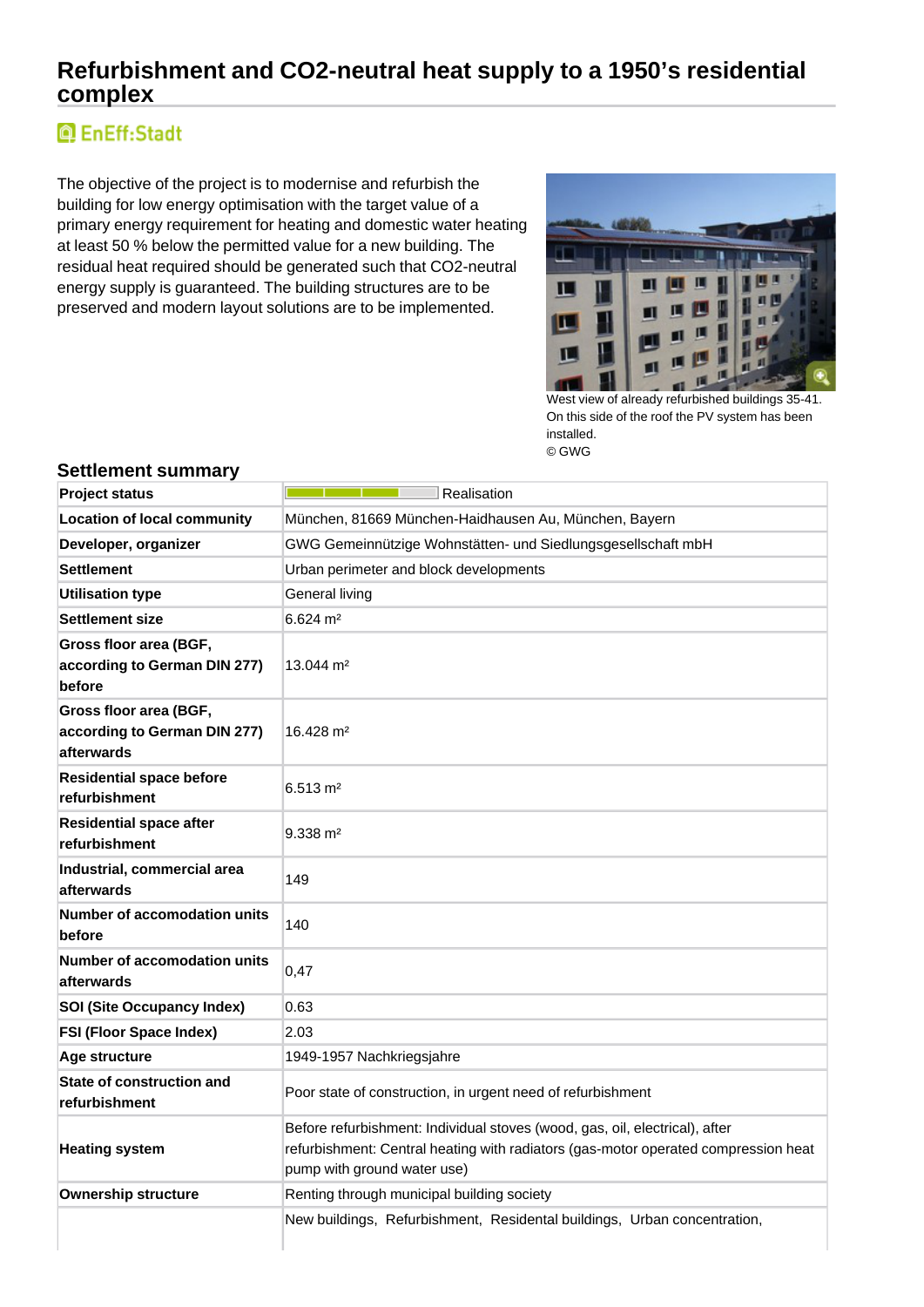| <b>Project themes</b> | building technology, Local heating and cooling networks, Renewable energey      |  |  |  |  |  |
|-----------------------|---------------------------------------------------------------------------------|--|--|--|--|--|
|                       | sources, Centralised + decentralised energy supply, Optimisation of operations, |  |  |  |  |  |
|                       | Energy management systems, Heat and cold storage                                |  |  |  |  |  |

## **Project description**

The residential complex in the Munich quarter Haidhausen/Au built in 1955, now in need of refurbishment, consists of four 3 and 5-storey buildings with cellars and unused top floors. The 149 existing apartments house a total residential space of approx. 6,513 m<sup>2</sup>, whereby the apartments are sized between 40 m<sup>2</sup> and 65 m<sup>2</sup>. The apartments have two, three and four rooms.

### **Objective**

The objective of the project is to refurbish the four buildings to a primary energy requirement for heating and domestic water heating at least 50 % below the permitted value for a new building. The additional residual heat required is to be generated or compensated using renewable energy sources so that, in total, no additional CO2 emissions are released, thus guaranteeing a CO2-neutral energy supply.

#### **Energy efficient refurbishment**

Small and very small apartments primarily oriented to one side with trapped rooms will be combined to form larger apartments. The re-organisation of the layouts, the addition of balconies and wheelchair accessibility with lifts guarantee demand and future-oriented accommodation. The addition of one storey to each building, and a new building above the exit of the underground car part built as part of the project will create an additional 15 rented apartments. The total number of apartments will be reduced to 123. With an addition of approx. 1,974 m<sup>2</sup> of residential area, the total residential space after completion of the measure will be approx. 8,107 m². In addition to this, a medical practice with a usable floor area of approx. 164 m² will be built in the residential complex. The careful redensification preserves the established qualities. The redesigning of the residential complex in conjunction with the structural and energetic renovation of the existing buildings guarantees long-term rentability.

A resol rigid foam (weber.therm plus ultra, maximum thermal insulation WLG 022) insulation system will be installed in the outer building walls. Vacuum insulation is planned for the façades facing the road. The windows will be triple-glazed for thermal insulation and fitted in high-efficiency frames. The cellar ceilings will be insulated with vacuum insulation plates installed in the floor screed of the ground floors.

#### **Heat supply**

Until now, the apartments have been heated with individual coal or gas-fired stoves. Some apartments contain electrical heaters. Some apartments also have gas-fired central heating systems. The domestic water is also heated decentrally, primarily using gas-fired continuous-flow heaters.

The future heat supply of the four refurbished existing buildings and the new buildings will be provided by a heating centre to be built between house 33 and house 41. Connecting the heating centre to the district heating supply (steam network) of the Munich Municipal Utility Company would be too expensive and complicated as a result of the local conditions. Instead, the geothermal energy close to the surface is to be used to heat the apartments. Ambient heat at a low temperature level will be made available for heating via a heat pump. Geothermal energy is to be used via direct thermal use of ground water.

High quality mechanical energy is required to drive the thermodynamic cyclical process in the heat pump. For consistent low-exergy use (LowEx approach), the waste heat which is inevitably created in providing this high-quality energy should used for heating. Therefore, the current project incorporates a compression heat pump driven using natural gas. These pumps are generally better than electric compression heat pumps in terms of primary energy requirements. The compression heat pump driven by a gas motor used to transport the ground water will be built specially for this project.

In order to use heat pump without excessive primary energy, the temperatures on the heating water side must be as low as possible. On one hand, this requires a low demand for thermal energy for heating, which is implemented via the excellently designed thermal insulation of the buildings. On the other hand, surface heating systems (e.g. wall heating, underfloor heating) or large and powerful radiators are required. For control technology reasons, radiators are to be used for this project.

An additional gas condensing boiler will guarantee high supply temperatures of the heating circuits in the planning case, and to cover the peak load. This combination allows optimised operation of the gas motor heat pump. To reach the objective of a CO2 neutral residential complex, some of the heat is generated via a solar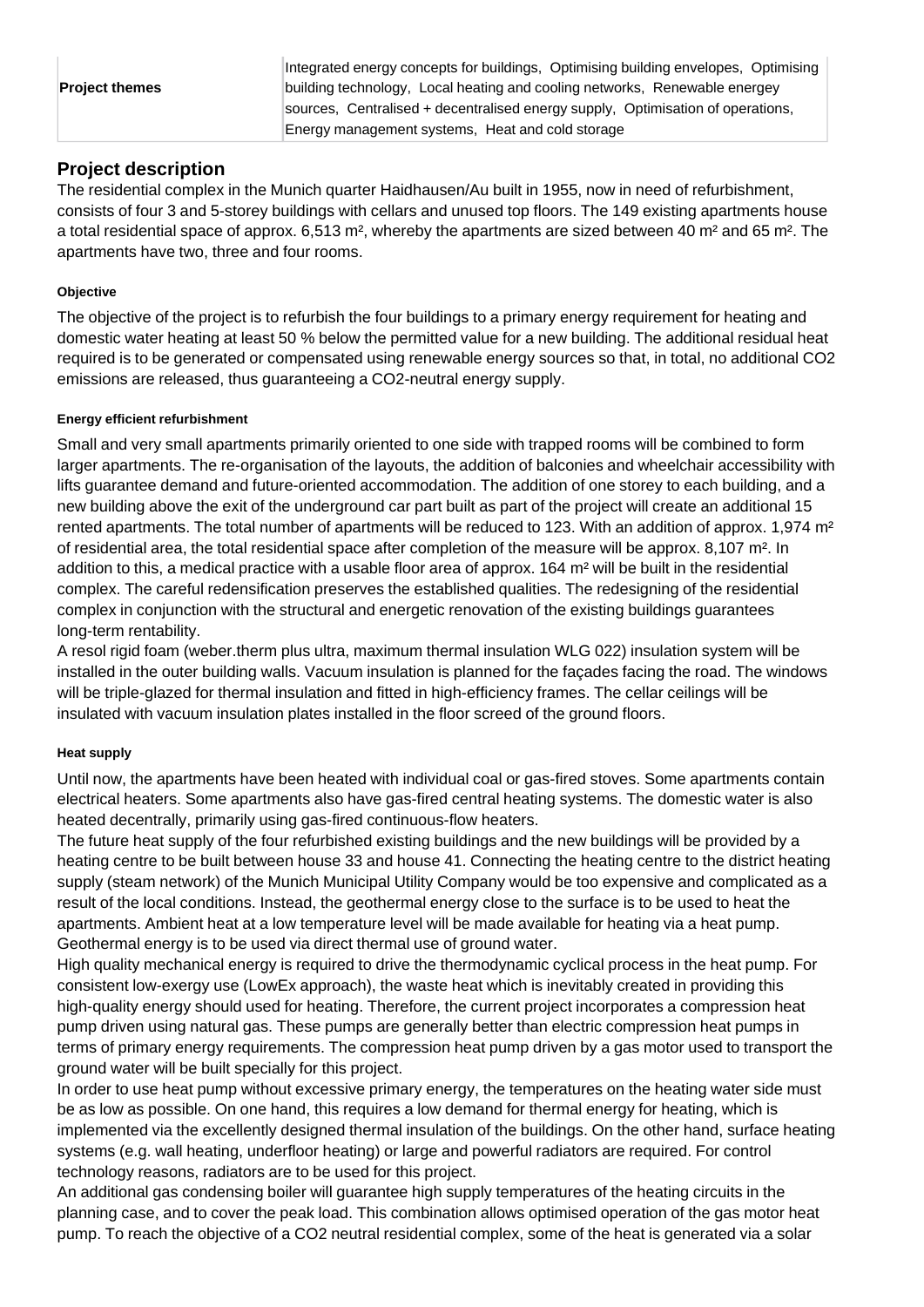The domestic water heating system concept is optimised to ensure that both the LowEx approach is optimally implemented and the legionella prevention requirements are taken into account sufficiently. An anodic oxidation system will be used to achieve this.

Radiators supply heat to the rooms. Of course, the apartments are ventilated naturally by windows only; controlled apartment ventilation was omitted intentionally. In order to support energy-efficient user behaviour (avoidance of constant ventilation), window contacts were used to stop the flow of hot water through the radiators when the windows are open or tilted.

The complex interaction of the individual components to an energetically optimised overall system sets very high standards, both hydraulically and also in terms of control technology. This applies all the more as the energy efficiency of the overall system is determined less by the planning case and more by the partial load conditions.

As a result of these high hydraulic requirements, the use of decentralised heating pumps is preferred. These newly developed systems are currently in the test phase in commercial buildings. Decentralised heating pumps - extremely small pumps – are fitted directly to the radiator, thus supplying each radiator in the house with heat individually. This solution does not require thermostatic valves, throttle valves and central heating circuit pumps. Thus, the system changes from "supply heating" with a central heating pump to "demand heating". The opportunities of the decentralised pump system lie in a demand-oriented heat distribution and heat transfer, improvement of the control quality and a reduction in the pipe network resistance. This results in significant potential savings for electricity and useful heat. A fundamental advantage of this is that the heating system is hydraulically equalised in every operating condition by design. Thus, the use of decentralised heating pumps is an excellent supplement to the innovative refurbishment concept of the residential complex.

#### **Balancing and optimisation of operation**

As part of a scientific measurement programme planned for two years, a comprehensive range of measurements will be collected, analysed and used for a continuous operation optimisation process. The operational diagnostics method is to be used for this.

In the "Lilienstraße North Munich" project, the use of high-quality exergy is to be minimised (LowEx approach) throughout the entire energy chain, from generation and transport to application. Overall, this is made possible on energy generation by using a custom-made gas motor heat pump which utilises ground water. The base heat generator is supported by a gas-fired condensing boiler system and a solar thermal collector system. A buffer storage tank charging system provides storage and hydraulic system separation. When distributing the heat, compact thermal insulation is emphasised, whereby the warm pipelines are combined in one thermal envelope. An anodic oxidisation system incorporates the LowEx approach for hot water heating. Thermal heat is transferred to the rooms via the heating surfaces by decentralised pump technology. The individual room control facilitates high control quality and will likely result in intensive user participation. Window contacts will restrict ventilation heat losses via inefficient ventilation.

#### **Energy characteristics**

|                                                         | before   | potential | after     | lunit              |
|---------------------------------------------------------|----------|-----------|-----------|--------------------|
| Usable floor area (according to<br>EnEV)                | 7.884,00 |           | 12.080,00 | m <sup>2</sup>     |
| <b>Final energy requirements</b><br>electricity (EnEV)  | 24,80    | 26,30     |           | kWh/m <sup>2</sup> |
| Final energy requirements heat<br>(EnEV)                | 268,00   | 28,10     |           | kWh/m <sup>2</sup> |
| <b>Primary energy requirement</b><br>electricity (EnEV) | 361,90   | 73,00     |           | kWh/m <sup>2</sup> |
| <b>Primary energy requirement</b><br>heat (EnEV)        | 66,90    | 42,10     |           | kWh/m <sup>2</sup> |
| Primary energy ratio electricity<br>(total)             | 295,00   | 30,90     |           | kWh/m <sup>2</sup> |
| Primary energy ratio electricity<br>(fossil)            |          | 3,00      |           |                    |
| Primary energy ratio heat (total)                       |          | 2,70      |           |                    |
| Primary energy ratio heat                               |          |           |           |                    |